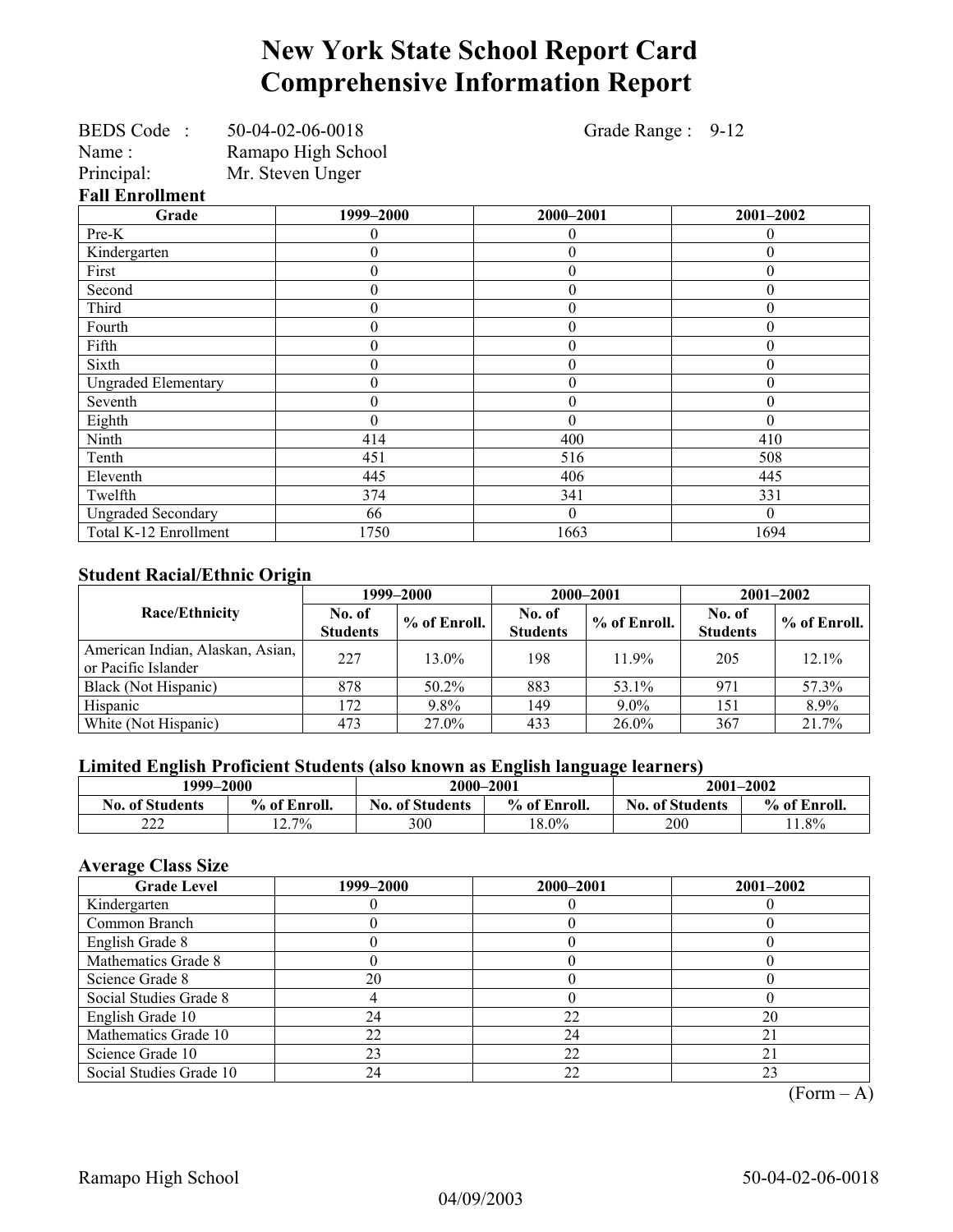### **District Need to Resource Capacity Category**

| <b>N/RC Category</b> | <b>Description</b>                                                                                                 |
|----------------------|--------------------------------------------------------------------------------------------------------------------|
|                      | This is an urban or suburban school district with high student needs<br>in relation to district resource capacity. |

### **Similar School Group and Description**

| <b>Similar School Group</b> | <b>Description</b>                                                    |
|-----------------------------|-----------------------------------------------------------------------|
|                             | All schools in this group are secondary level schools in urban or     |
| 45                          | suburban school districts with high student needs in relation to      |
|                             | district resources. The schools in this group are in the higher range |
|                             | of student needs for secondary level schools in these districts.      |

All schools within the same N/RC category are divided into three similar school groups defined by the percentage of students in the school who are eligible for the free-lunch program and/or who are limited English proficient (also known as English language learners).

#### **Attendance and Suspension**

|                               | 1998–1999       |          |                 | 1999–2000 | 2000-2001       |         |
|-------------------------------|-----------------|----------|-----------------|-----------|-----------------|---------|
|                               | No. of          | $%$ of   | No. of          | $%$ of    | No. of          | $%$ of  |
|                               | <b>Students</b> | Enroll.  | <b>Students</b> | Enroll.   | <b>Students</b> | Enroll. |
| <b>Annual Attendance Rate</b> |                 | $96.3\%$ |                 | 94.2%     |                 | 92.2%   |
| <b>Student Suspensions</b>    | ! 84            | $12.9\%$ | 183             | 10.5%     | 141             | 8.5%    |

### **Student Socioeconomic and Stability Indicators (Percent of Enrollment)**

|                          | 1999-2000 | 2000-2001   | $2001 - 2002$ |
|--------------------------|-----------|-------------|---------------|
| <b>Free Lunch</b>        | 23.0%     | $36.4\%$    | 39.9%         |
| Reduced Lunch            | $5.4\%$   | $9.1\%$     | $9.9\%$       |
| <b>Public Assistance</b> | $11-20%$  | $21 - 30\%$ | $21 - 30\%$   |
| <b>Student Stability</b> | 94%       | 94%         | 97%           |

### **Staff Counts**

| Staff                                 | $2001 - 2002$ |
|---------------------------------------|---------------|
| <b>Total Teachers</b>                 | 123           |
| <b>Total Other Professional Staff</b> | 28            |
| <b>Total Paraprofessionals</b>        | NΑ            |
| Teaching out of Certification*        | 20            |
| Teachers with Temporary Licenses      |               |

\*Teaching out of certification more than on an incidental basis. Teachers with temporary licenses are also counted as teaching out of certification.

 $(Form - B)$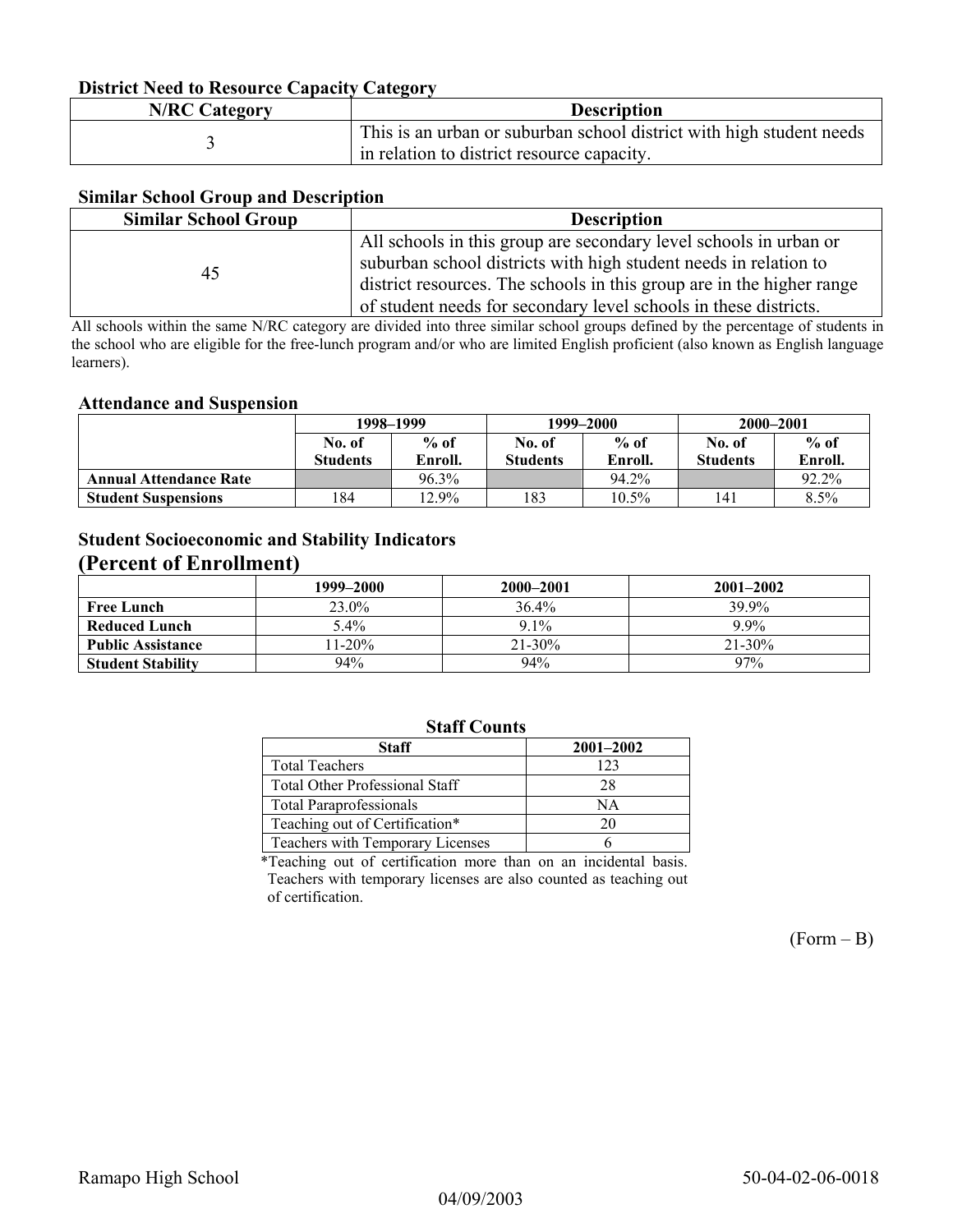# **High School Graduates and Noncompleters**

|                                      | men senoor Graaaates Larming regents Dipromas<br>1999–2000 |                                   |                                                    |                | 2000-2001                         |                                                    |                | $2001 - 2002$                     |                                                    |
|--------------------------------------|------------------------------------------------------------|-----------------------------------|----------------------------------------------------|----------------|-----------------------------------|----------------------------------------------------|----------------|-----------------------------------|----------------------------------------------------|
|                                      | <b>Total</b><br>Grads                                      | <b>Regents</b><br><b>Diplomas</b> | $\frac{6}{9}$<br><b>Regents</b><br><b>Diplomas</b> | Total<br>Grads | <b>Regents</b><br><b>Diplomas</b> | $\frac{0}{0}$<br><b>Regents</b><br><b>Diplomas</b> | Total<br>Grads | <b>Regents</b><br><b>Diplomas</b> | $\frac{6}{9}$<br><b>Regents</b><br><b>Diplomas</b> |
| General<br>Education                 | 340                                                        | 158                               | 46%                                                | 311            | 144                               | 46%                                                | 276            | 141                               | 51%                                                |
| Students with<br><b>Disabilities</b> | ' 7                                                        |                                   | $0\%$                                              |                | 2                                 | 40%                                                | 11             |                                   | $0\%$                                              |
| All Students                         | 357                                                        | 158                               | 44%                                                | 316            | 146                               | 46%                                                | 287            | 141                               | 49%                                                |

### **High School Graduates Earning Regents Diplomas\***

\*Only students awarded local diplomas (including local diplomas with Regents endorsements) are counted as high school graduates. Data reported for the 1999–2000 and 2000–2001 school years include August, January, and June graduates. Data reported for the 2001–2002 school year include only January and June graduates.

#### **Distribution of 2001–2002 Graduates (All Students)**

|               | To 4-vear<br>College | To 2-vear<br>College | <b>To Other Post-</b><br>Secondary | To the Military | Emplovment | Other |
|---------------|----------------------|----------------------|------------------------------------|-----------------|------------|-------|
| <b>Number</b> |                      | $1 \cap \cap$<br>194 |                                    |                 |            |       |
| Percent       | 53%                  | 46%                  | $0\%$                              | $1\%$           | $0\%$      | 0%    |

#### **Number of High School Completers with Disabilities in 2001–2002**

| Graduates*<br>'a) | <b>Regents</b><br><b>Diplomas</b><br>Ъ) | <b>IEP Diplomas</b><br>or Certificates<br>c | All 2001-2002<br><b>Completers</b><br>$(a+c)$ |
|-------------------|-----------------------------------------|---------------------------------------------|-----------------------------------------------|
|                   |                                         |                                             |                                               |

\*Local Diplomas (including local diplomas with Regents endorsements)

#### **High School Noncompletion Rates**

|                     |                            |                 | 1999-2000 | 2000-2001       |         |                 | 2001-2002 |  |
|---------------------|----------------------------|-----------------|-----------|-----------------|---------|-----------------|-----------|--|
|                     |                            | No. of          | $%$ of    | No. of          | $%$ of  | No. of          | $%$ of    |  |
|                     |                            | <b>Students</b> | Enroll.   | <b>Students</b> | Enroll. | <b>Students</b> | Enroll.   |  |
| General-            | Dropped Out                |                 |           |                 |         | 142             | $8.4\%$   |  |
| <b>Education</b>    | Entered GED Program*       |                 |           |                 |         | 22              | 1.3%      |  |
| <b>Students</b>     | <b>Total Noncompleters</b> |                 |           |                 |         | 164             | $9.7\%$   |  |
| <b>Students</b>     | Dropped Out                |                 |           |                 |         | $\overline{2}$  | $0.1\%$   |  |
| with                | Entered GED Program*       |                 |           |                 |         | $\Omega$        | $0.0\%$   |  |
| <b>Disabilities</b> | <b>Total Noncompleters</b> |                 |           |                 |         | $\overline{c}$  | $0.1\%$   |  |
| All                 | Dropped Out                | 25              | 1.4%      | 50              | $3.0\%$ | 144             | $8.5\%$   |  |
| <b>Students</b>     | Entered GED Program*       | $\theta$        | $0.0\%$   | 36              | $2.2\%$ | 22              | $1.3\%$   |  |
|                     | <b>Total Noncompleters</b> | 25              | $1.4\%$   | 86              | $5.2\%$ | 166             | 9.8%      |  |

\*The number and percentage of students who left K-12, diploma-bound systems and entered an alternative program leading to a high school equivalency diploma.

 $(Form - C)$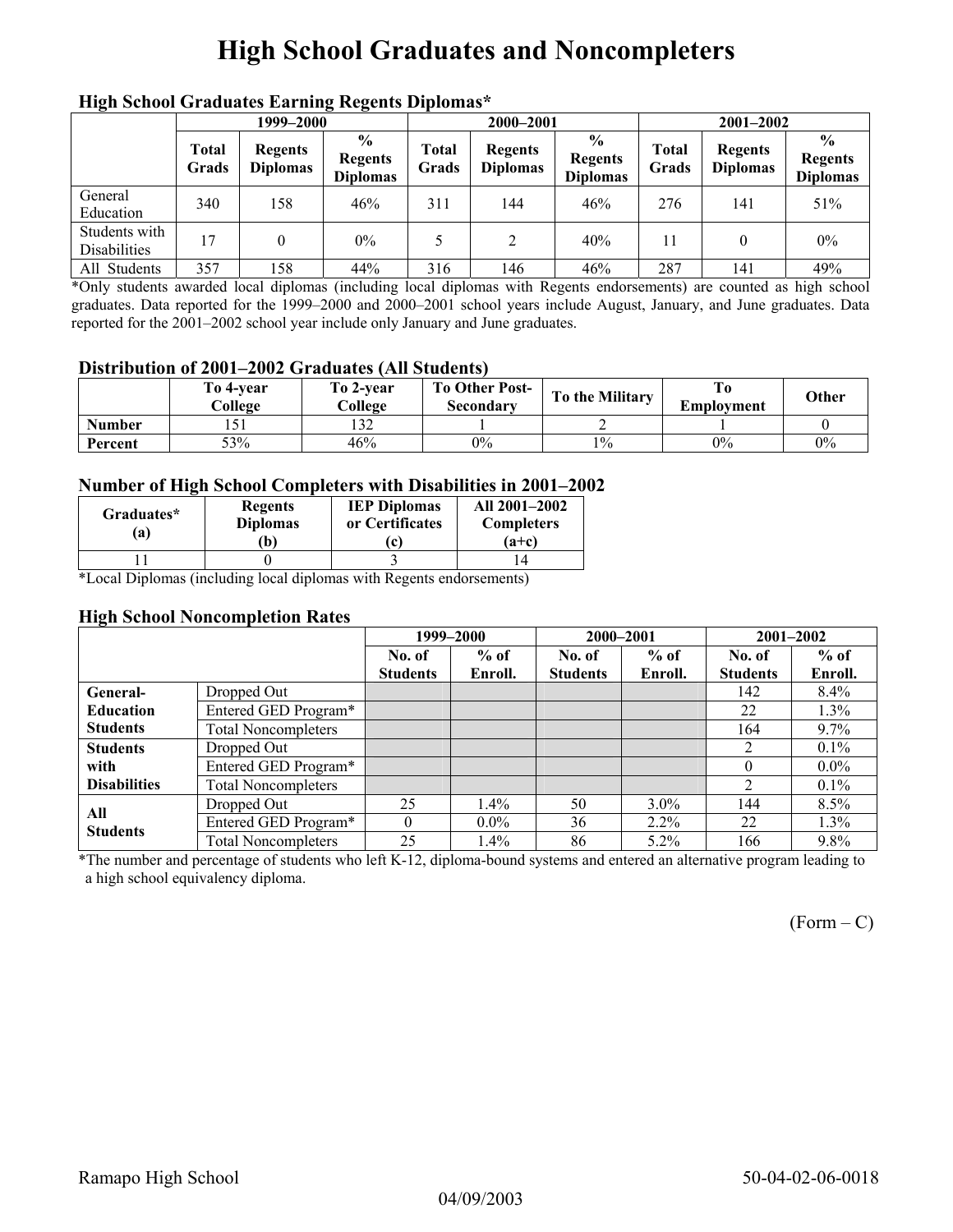# **Second Language Proficiency Examinations**

### **General-Education Students**

| <b>Test</b> | 1999–2000         |           |                   | 2000-2001 | $2001 - 2002$     |           |  |
|-------------|-------------------|-----------|-------------------|-----------|-------------------|-----------|--|
|             | <b>No. Tested</b> | % Passing | <b>No. Tested</b> | % Passing | <b>No. Tested</b> | % Passing |  |
| French      |                   | $0\%$     |                   | $0\%$     |                   | 70%       |  |
| German      |                   | 0%        |                   | 0%        |                   | $0\%$     |  |
| Italian     |                   | 0%        |                   | 0%        |                   | $0\%$     |  |
| Latin       |                   | $0\%$     |                   | 0%        |                   | $0\%$     |  |
| Spanish     |                   | $0\%$     |                   | 0%        |                   | 47%       |  |

#### **Students with Disabilities**

| <b>Test</b> | 1999–2000         |           |                   | 2000-2001 | $2001 - 2002$     |           |  |
|-------------|-------------------|-----------|-------------------|-----------|-------------------|-----------|--|
|             | <b>No. Tested</b> | % Passing | <b>No. Tested</b> | % Passing | <b>No. Tested</b> | % Passing |  |
| French      |                   | $0\%$     |                   | $0\%$     |                   |           |  |
| German      |                   | $0\%$     |                   | $0\%$     |                   | $0\%$     |  |
| Italian     |                   | $0\%$     |                   | $0\%$     |                   | $0\%$     |  |
| Latin       |                   | $0\%$     |                   | $0\%$     |                   | $0\%$     |  |
| Spanish     |                   | $0\%$     |                   | 0%        |                   | 57%       |  |

(Form – D)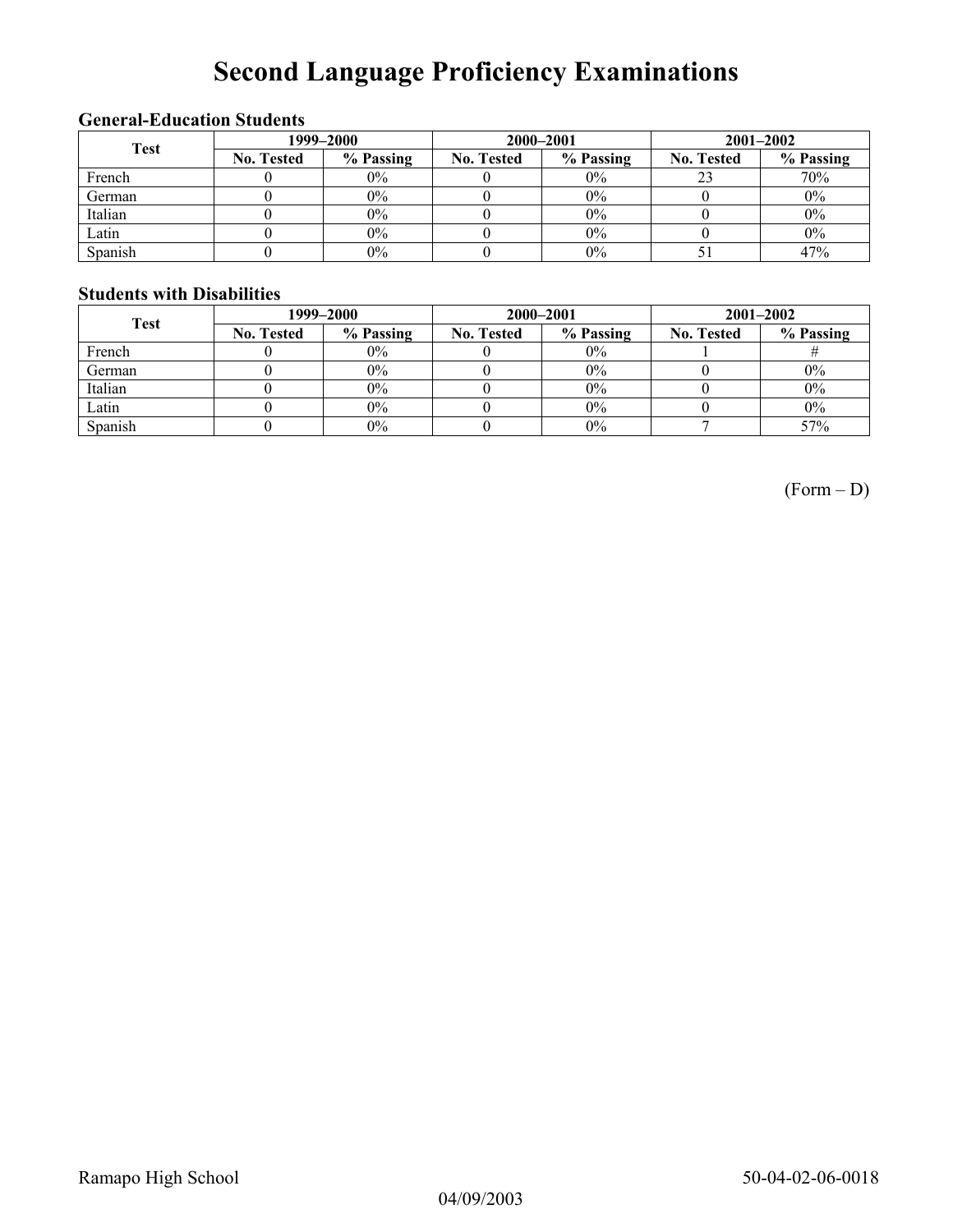# **Regents Competency Tests**

### **General-Education Students**

| <b>Test</b>        | 1999–2000         |           |                   | 2000-2001 | $2001 - 2002$     |           |  |
|--------------------|-------------------|-----------|-------------------|-----------|-------------------|-----------|--|
|                    | <b>No. Tested</b> | % Passing | <b>No. Tested</b> | % Passing | <b>No. Tested</b> | % Passing |  |
| <b>Mathematics</b> | 62                | 48%       | 48                | 83%       |                   | 75%       |  |
| Science            | 49                | 63%       |                   | 31%       | 18                | 56%       |  |
| Reading            |                   | 25%       |                   |           |                   |           |  |
| Writing            |                   | 44%       |                   |           |                   |           |  |
| Global Studies     | 86                | 26%       |                   | 50%       |                   | 67%       |  |
| U.S. Hist & Gov't  | 161               | 47%       | 23                | 30%       |                   | 73%       |  |

### **Students with Disabilities**

| <b>Test</b>        | 1999–2000         |           |                   | 2000-2001 | $2001 - 2002$     |           |  |
|--------------------|-------------------|-----------|-------------------|-----------|-------------------|-----------|--|
|                    | <b>No. Tested</b> | % Passing | <b>No. Tested</b> | % Passing | <b>No. Tested</b> | % Passing |  |
| <b>Mathematics</b> |                   | $0\%$     |                   | $0\%$     |                   | 57%       |  |
| Science            |                   | $0\%$     | 39                | 49%       |                   | 47%       |  |
| Reading            |                   | 50%       |                   | 73%       |                   | 67%       |  |
| Writing            |                   | 33%       |                   | 93%       |                   | 79%       |  |
| Global Studies     |                   | $0\%$     |                   | 29%       |                   | 31%       |  |
| U.S. Hist & Gov't  |                   | $0\%$     | 10                | 60%       |                   | 50%       |  |

 $(Form - E)$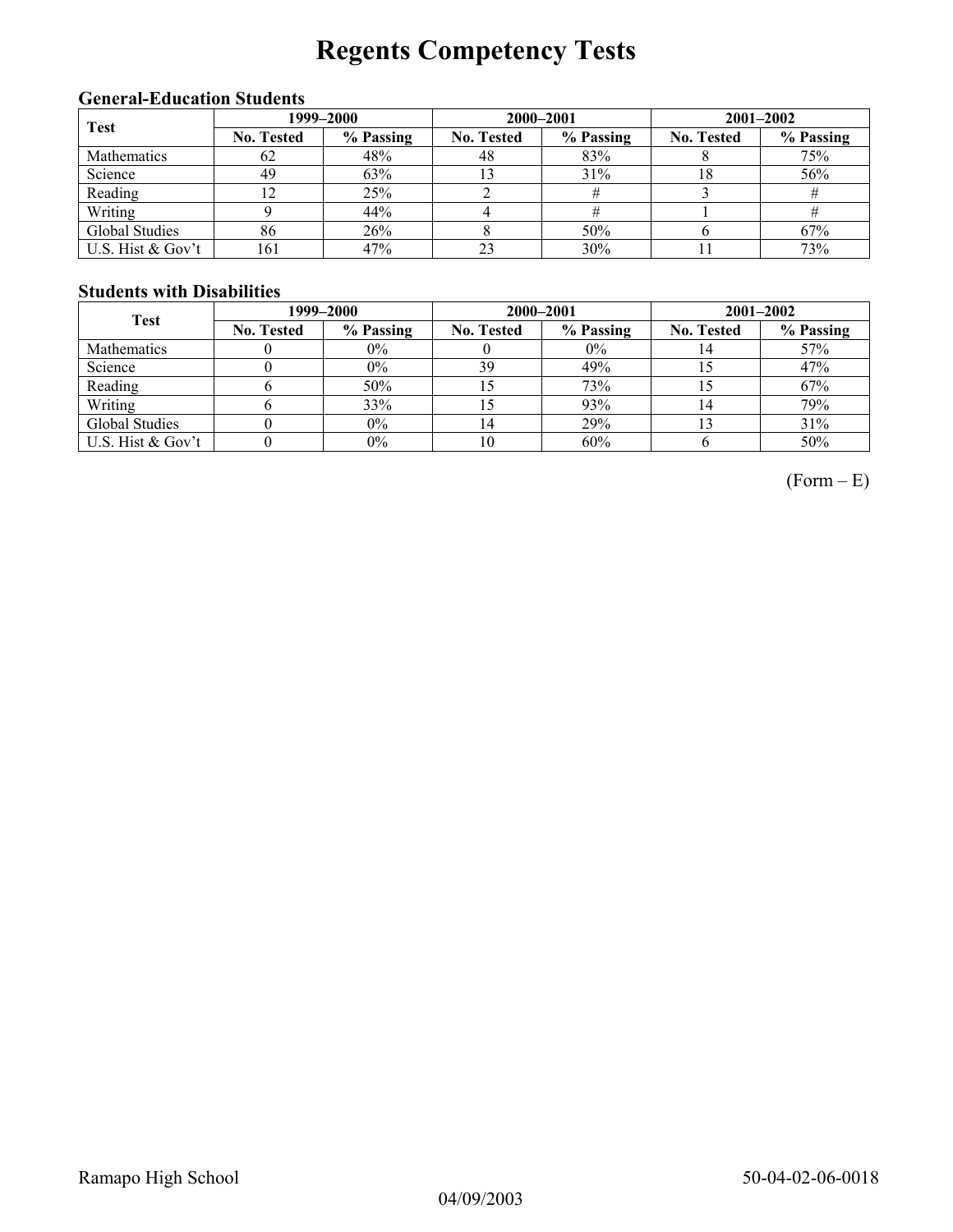|                                                                   |                  | <b>All Students</b>                                    |                     |                  | <b>Students with Disabilities</b> |                 |  |  |
|-------------------------------------------------------------------|------------------|--------------------------------------------------------|---------------------|------------------|-----------------------------------|-----------------|--|--|
|                                                                   | 2000             | 2001                                                   | 2002                | 2000             | 2001                              | 2002            |  |  |
|                                                                   |                  | <b>Comprehensive English</b>                           |                     |                  |                                   |                 |  |  |
| Number Tested                                                     | 420              | 338                                                    | 447                 | 25               | 23                                | 25              |  |  |
| Number Scoring 55-100                                             | 357              | 283                                                    | 360                 | 23               | 19                                | 16              |  |  |
| Number Scoring 65-100                                             | 267              | 209                                                    | 300                 | 10               | 8                                 | 10              |  |  |
| Number Scoring 85-100                                             | 56               | 74                                                     | 138                 | $\overline{0}$   | $\overline{2}$                    | $\overline{2}$  |  |  |
| Percentage of Tested Scoring 55-100                               | 85%              | 84%                                                    | $81\sqrt{2}$        | 92%              | 83%                               | 64%             |  |  |
| Percentage of Tested Scoring 65-100                               | 64%              | 62%                                                    | 67%                 | 40%              | 35%                               | 40%             |  |  |
| Percentage of Tested Scoring 85-100                               | 13%              | 22%                                                    | 31%                 | $0\%$            | 9%                                | $8\%$           |  |  |
| Sequential Mathematics, Course I (last administered January 2002) |                  |                                                        |                     |                  |                                   |                 |  |  |
| Number Tested                                                     | 361              | 259                                                    | 37                  | 22               | $20\,$                            | $\overline{4}$  |  |  |
| Number Scoring 55-100                                             | 229              | 160                                                    | $\overline{23}$     | $\overline{7}$   | $\overline{6}$                    | $\#$            |  |  |
| Number Scoring 65-100                                             | 173              | 107                                                    | 14                  | 6                | $\overline{4}$                    | $\overline{\#}$ |  |  |
| Number Scoring 85-100                                             | 41               | 15                                                     | $\mathbf{1}$        | $\mathbf{1}$     | $\boldsymbol{0}$                  | #               |  |  |
| Percentage of Tested Scoring 55-100                               | 63%              | 62%                                                    | 62%                 | 32%              | 30%                               | $\#$            |  |  |
| Percentage of Tested Scoring 65-100                               | 48%              | 41%                                                    | 38%                 | 27%              | $20\sqrt{2}$                      | $\overline{\#}$ |  |  |
| Percentage of Tested Scoring 85-100                               | 11%              | 6%                                                     | 3%                  | 5%               | $0\%$                             | $\overline{\#}$ |  |  |
| <b>Mathematics A</b>                                              |                  |                                                        |                     |                  |                                   |                 |  |  |
| Number Tested                                                     | $\mathbf{0}$     | $\theta$                                               | 409                 | $\boldsymbol{0}$ | $\boldsymbol{0}$                  | 28              |  |  |
| Number Scoring 55-100                                             | $\mathbf{0}$     | $\overline{0}$                                         | 236                 | $\boldsymbol{0}$ | $\mathbf{0}$                      | 3               |  |  |
| Number Scoring 65-100                                             | $\overline{0}$   | $\mathbf{0}$                                           | 163                 | $\overline{0}$   | $\mathbf{0}$                      | $\mathbf{1}$    |  |  |
| Number Scoring 85-100                                             | $\overline{0}$   | $\overline{0}$                                         | 45                  | $\mathbf{0}$     | $\mathbf{0}$                      | $\overline{0}$  |  |  |
| Percentage of Tested Scoring 55-100                               | 0%               | 0%                                                     | 58%                 | $0\%$            | $0\%$                             | 11%             |  |  |
| Percentage of Tested Scoring 65-100                               | $0\%$            | $0\%$                                                  | 40%                 | $0\%$            | $0\%$                             | 4%              |  |  |
| Percentage of Tested Scoring 85-100                               | 0%               | 0%                                                     | 11%                 | 0%               | $0\%$                             | $0\%$           |  |  |
|                                                                   |                  | <b>Global Studies (last administered January 2000)</b> |                     |                  |                                   |                 |  |  |
| Number Tested                                                     | $\theta$         |                                                        |                     | $\mathbf{0}$     |                                   |                 |  |  |
| Number Scoring 55-100                                             | $\mathbf{0}$     |                                                        |                     | $\boldsymbol{0}$ |                                   |                 |  |  |
| Number Scoring 65-100                                             | $\mathbf{0}$     |                                                        |                     | $\boldsymbol{0}$ |                                   |                 |  |  |
| Number Scoring 85-100                                             | $\overline{0}$   |                                                        |                     | $\overline{0}$   |                                   |                 |  |  |
| Percentage of Tested Scoring 55-100                               | 0%               |                                                        |                     | 0%               |                                   |                 |  |  |
| Percentage of Tested Scoring 65-100                               | $0\%$            |                                                        |                     | $0\%$            |                                   |                 |  |  |
| Percentage of Tested Scoring 85-100                               | 0%               |                                                        |                     | 0%               |                                   |                 |  |  |
| Global History and Geography (first administered June 2000)       |                  |                                                        |                     |                  |                                   |                 |  |  |
| Number Tested                                                     | 259              | 471                                                    | 451                 | 11               | 29                                | 30              |  |  |
| Number Scoring 55-100                                             | $\overline{229}$ | 420                                                    | 358                 | $\overline{7}$   | $\overline{18}$                   | $\overline{12}$ |  |  |
| Number Scoring 65-100                                             | 196              | 367                                                    | 311                 | 5                | 13                                | $\overline{8}$  |  |  |
| Number Scoring 85-100                                             | 84               | 107                                                    | 67                  | $\mathbf{1}$     | $\overline{2}$                    | $\overline{0}$  |  |  |
| Percentage of Tested Scoring 55-100                               | 88%              | 89%                                                    | 79%                 | 64%              | 62%                               | 40%             |  |  |
| Percentage of Tested Scoring 65-100                               | 76%              | 78%                                                    | 69%                 | 45%              | 45%                               | 27%             |  |  |
| Percentage of Tested Scoring 85-100                               | $\frac{1}{32\%}$ | 23%                                                    | $\frac{15\%}{15\%}$ | 9%               | 7%                                | 0%              |  |  |

(Form – F)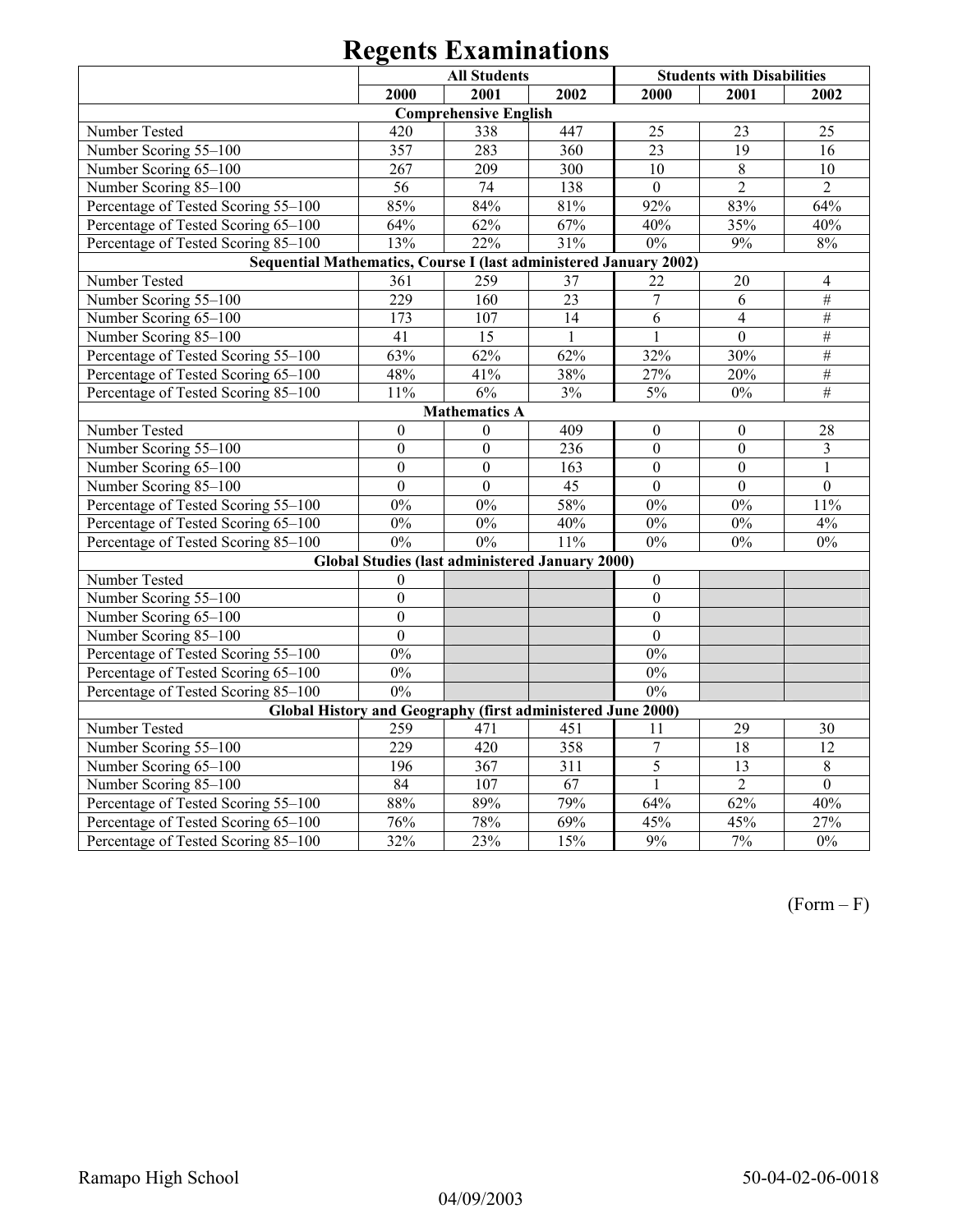|                                                                      | <b>All Students</b> |                                                   |                 | <b>Students with Disabilities</b> |                 |                  |
|----------------------------------------------------------------------|---------------------|---------------------------------------------------|-----------------|-----------------------------------|-----------------|------------------|
|                                                                      | 2000                | 2001                                              | 2002            | 2000                              | 2001            | 2002             |
| U.S. History and Government (last administered January 2001)         |                     |                                                   |                 |                                   |                 |                  |
| Number Tested                                                        | 288                 | 21                                                |                 | 14                                | 4               |                  |
| Number Scoring 55-100                                                | 280                 | 12                                                |                 | 12                                | $\overline{\#}$ |                  |
| Number Scoring 65-100                                                | 259                 | $\overline{4}$                                    |                 | 12                                | #               |                  |
| Number Scoring 85-100                                                | 118                 | $\mathbf{0}$                                      |                 | 3                                 | $\overline{\#}$ |                  |
| Percentage of Tested Scoring 55-100                                  | 97%                 | 57%                                               |                 | 86%                               | $\overline{\#}$ |                  |
| Percentage of Tested Scoring 65-100                                  | 90%                 | 19%                                               |                 | 86%                               | #               |                  |
| Percentage of Tested Scoring 85-100                                  | 41%                 | $0\%$                                             |                 | 21%                               | #               |                  |
| U.S. History and Government (first administered June 2001)           |                     |                                                   |                 |                                   |                 |                  |
| Number Tested                                                        |                     | $\overline{257}$                                  | 447             |                                   | 20              | 24               |
| Number Scoring 55-100                                                |                     | 228                                               | 397             |                                   | 15              | 19               |
| Number Scoring 65-100                                                |                     | 209                                               | 334             |                                   | 14              | 13               |
| Number Scoring 85-100                                                |                     | 89                                                | 72              |                                   | $\overline{2}$  | $\mathbf{0}$     |
| Percentage of Tested Scoring 55-100                                  |                     | 89%                                               | 89%             |                                   | 75%             | 79%              |
| Percentage of Tested Scoring 65-100                                  |                     | 81%                                               | 75%             |                                   | 70%             | 54%              |
| Percentage of Tested Scoring 85-100                                  |                     | 35%                                               | 16%             |                                   | 10%             | $0\%$            |
|                                                                      |                     | Living Environment (first administered June 2001) |                 |                                   |                 |                  |
| Number Tested                                                        |                     | 280                                               | 360             |                                   | $\overline{7}$  | 19               |
| Number Scoring 55-100                                                |                     | 274                                               | 324             |                                   | $\overline{7}$  | 13               |
| Number Scoring 65-100                                                |                     | 264                                               | 297             |                                   | $\overline{4}$  | $\overline{8}$   |
| Number Scoring 85-100                                                |                     | 58                                                | $\overline{73}$ |                                   | $\mathbf{0}$    | $\mathbf{0}$     |
| Percentage of Tested Scoring 55-100                                  |                     | 98%                                               | 90%             |                                   | 100%            | 68%              |
| Percentage of Tested Scoring 65-100                                  |                     | 94%                                               | 82%             |                                   | 57%             | 42%              |
| Percentage of Tested Scoring 85-100                                  |                     | 21%                                               | 20%             |                                   | 0%              | $0\%$            |
| <b>Physical Setting/Earth Science (first administered June 2001)</b> |                     |                                                   |                 |                                   |                 |                  |
| Number Tested                                                        |                     | 305                                               | 301             |                                   | 31              | 22               |
| Number Scoring 55-100                                                |                     | 238                                               | 262             |                                   | $\overline{15}$ | $\overline{15}$  |
| Number Scoring 65-100                                                |                     | 188                                               | 237             |                                   | 6               | 11               |
| Number Scoring 85-100                                                |                     | 54                                                | 92              |                                   | $\mathbf{0}$    | $\boldsymbol{0}$ |
| Percentage of Tested Scoring 55-100                                  |                     | 78%                                               | 87%             |                                   | 48%             | 68%              |
| Percentage of Tested Scoring 65-100                                  |                     | 62%                                               | 79%             |                                   | 19%             | 50%              |
| Percentage of Tested Scoring 85-100                                  |                     | 18%                                               | 31%             |                                   | $0\%$           | $0\%$            |

 $(Form - G)$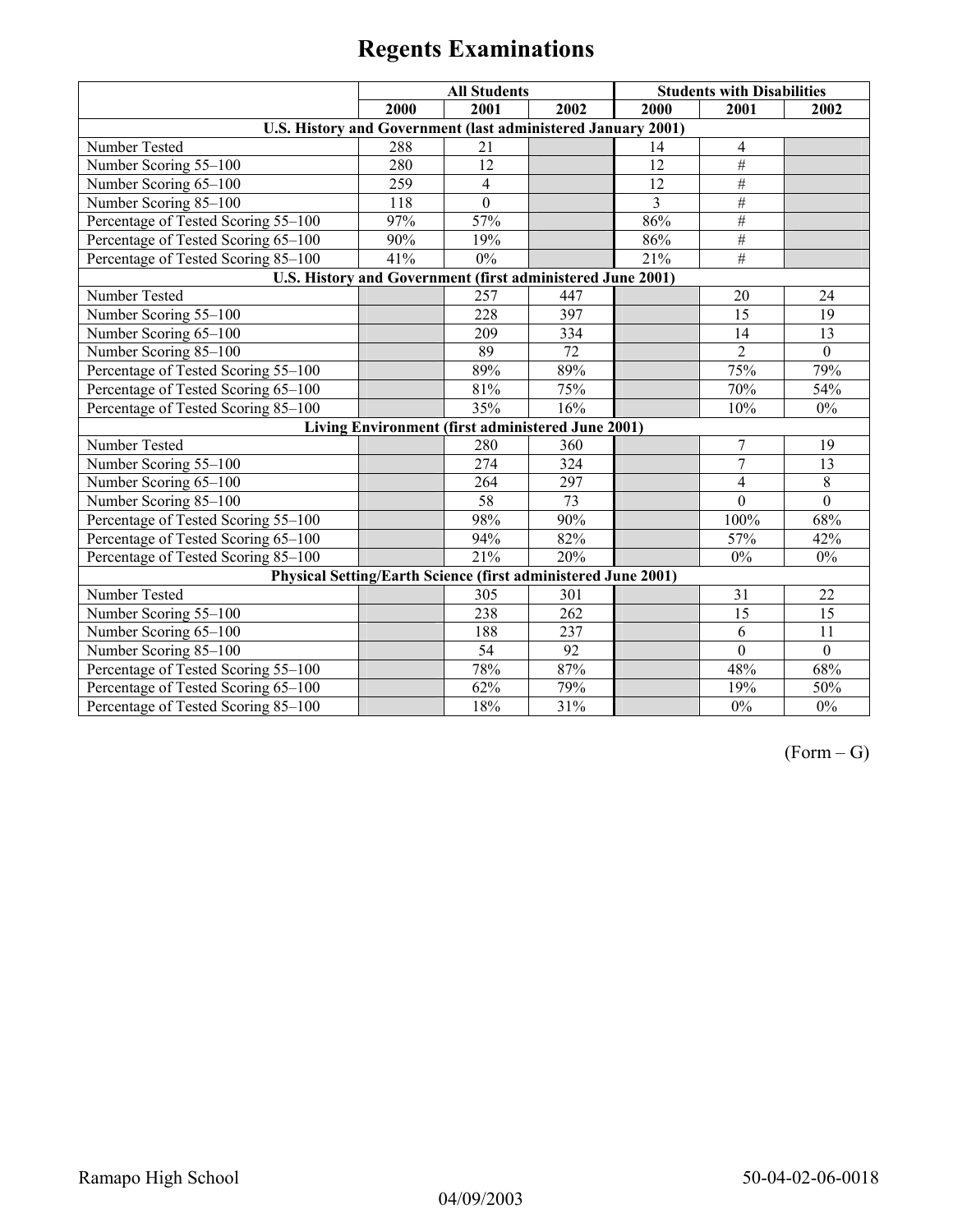## **Average Grade Enrollment**

### **All Students**

| Year | Grade 9<br>Enrollment<br>(June) | Grade 10<br><b>Enrollment</b><br>(June) | Grade 11<br>Enrollment<br>(June) | Grade 12<br><b>Enrollment</b><br>(June) | AGE* |
|------|---------------------------------|-----------------------------------------|----------------------------------|-----------------------------------------|------|
| 2000 | 444                             | 495                                     | 406                              | 407                                     | 438  |
| 2001 | 405                             | 528                                     | 354                              | 360                                     | 412  |
| 2002 | 400                             | 497                                     | 420                              | 342                                     | 415  |

\*In schools with no grade 9–12 enrollment, AGE is the grade 8 enrollment as reported through LEAP.

#### **Students with Disabilities**

| Year | Grade 9<br><b>Enrollment</b><br>(June) | <b>Grade 10</b><br><b>Enrollment</b><br>(June) | Grade 11<br><b>Enrollment</b><br>(June) | Grade 12<br><b>Enrollment</b><br>(June) | AGE* |
|------|----------------------------------------|------------------------------------------------|-----------------------------------------|-----------------------------------------|------|
| 2000 | 45                                     | 4.                                             | 32                                      | 28                                      | 38   |
| 2001 | 44                                     | 58                                             | 27                                      | 32                                      | 40   |
| 2002 | 69                                     | -41                                            | 23                                      |                                         | 38   |

\*In schools with no grade 9–12 enrollment, AGE is the grade 8 enrollment as reported through LEAP.

(Form – H)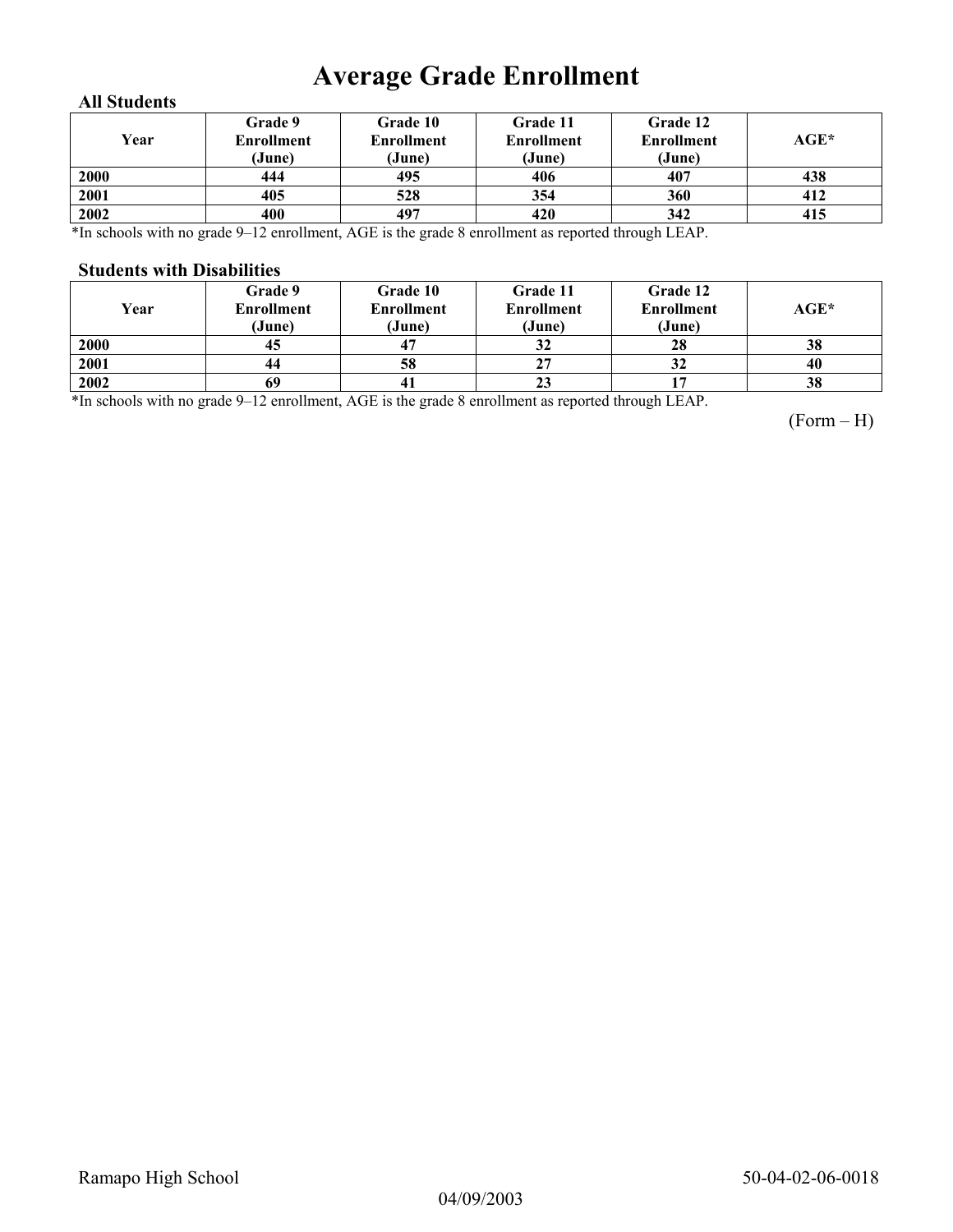|                                       | <b>All Students</b> |                              |                  | <b>Students with Disabilities</b> |                  |                  |
|---------------------------------------|---------------------|------------------------------|------------------|-----------------------------------|------------------|------------------|
|                                       | 2000                | 2001                         | 2002             | 2000                              | 2001             | 2002             |
| <b>Average Grade Enrollment (AGE)</b> | 438                 | 412                          | $\overline{415}$ | 38                                | 40               | 38               |
|                                       |                     | <b>Comprehensive French</b>  |                  |                                   |                  |                  |
| Number Tested                         | 67                  | 93                           | 76               | $\theta$                          | $\mathbf{0}$     | $\mathbf{0}$     |
| Number Scoring 55-100                 | 66                  | $\overline{92}$              | $\overline{73}$  | $\overline{0}$                    | $\overline{0}$   | $\boldsymbol{0}$ |
| Number Scoring 65-100                 | $\overline{64}$     | $\overline{91}$              | $\overline{69}$  | $\overline{0}$                    | $\overline{0}$   | $\boldsymbol{0}$ |
| Number Scoring 85-100                 | $\overline{32}$     | 42                           | $\overline{31}$  | $\theta$                          | $\theta$         | $\theta$         |
| Percentage of AGE Tested              | 15%                 | 23%                          | 18%              | $0\%$                             | $0\%$            | $0\%$            |
| Percentage of AGE Scoring 55-100      | 15%                 | 22%                          | 18%              | 0%                                | 0%               | 0%               |
| Percentage of AGE Scoring 65-100      | 15%                 | 22%                          | 17%              | 0%                                | 0%               | 0%               |
| Percentage of AGE Scoring 85-100      | 7%                  | $10\%$                       | 7%               | $0\%$                             | $0\%$            | $0\%$            |
| Percentage of Tested Scoring 65-100   | 96%                 | 98%                          | 91%              | 0%                                | 0%               | 0%               |
|                                       |                     | <b>Comprehensive Italian</b> |                  |                                   |                  |                  |
| Number Tested                         | 18                  | 11                           | $\,8\,$          | $\boldsymbol{0}$                  | $\boldsymbol{0}$ | $\boldsymbol{0}$ |
| Number Scoring 55-100                 | 18                  | 11                           | $\overline{7}$   | $\boldsymbol{0}$                  | $\boldsymbol{0}$ | $\boldsymbol{0}$ |
| Number Scoring 65-100                 | 18                  | $\overline{11}$              | $\overline{7}$   | $\overline{0}$                    | $\overline{0}$   | $\overline{0}$   |
| Number Scoring 85-100                 | $\overline{9}$      | $\overline{6}$               | $\overline{4}$   | $\overline{0}$                    | $\overline{0}$   | $\overline{0}$   |
| Percentage of AGE Tested              | 4%                  | 3%                           | $2\%$            | 0%                                | 0%               | $0\%$            |
| Percentage of AGE Scoring 55-100      | 4%                  | 3%                           | $2\%$            | 0%                                | 0%               | 0%               |
| Percentage of AGE Scoring 65-100      | 4%                  | 3%                           | 2%               | 0%                                | 0%               | 0%               |
| Percentage of AGE Scoring 85-100      | $2\%$               | $1\%$                        | 1%               | $0\%$                             | $0\%$            | $0\%$            |
| Percentage of Tested Scoring 65-100   | 100%                | 100%                         | 88%              | 0%                                | $0\%$            | $0\%$            |
|                                       |                     | <b>Comprehensive German</b>  |                  |                                   |                  |                  |
| Number Tested                         | $\boldsymbol{0}$    | $\boldsymbol{0}$             | $\boldsymbol{0}$ | $\boldsymbol{0}$                  | $\boldsymbol{0}$ | $\boldsymbol{0}$ |
| Number Scoring 55-100                 | $\mathbf{0}$        | $\mathbf{0}$                 | $\overline{0}$   | $\overline{0}$                    | $\boldsymbol{0}$ | $\boldsymbol{0}$ |
| Number Scoring 65-100                 | $\boldsymbol{0}$    | $\boldsymbol{0}$             | $\boldsymbol{0}$ | $\boldsymbol{0}$                  | $\boldsymbol{0}$ | $\boldsymbol{0}$ |
| Number Scoring 85-100                 | $\overline{0}$      | $\overline{0}$               | $\overline{0}$   | $\theta$                          | $\overline{0}$   | $\overline{0}$   |
| Percentage of AGE Tested              | 0%                  | 0%                           | 0%               | 0%                                | 0%               | 0%               |
| Percentage of AGE Scoring 55-100      | $0\%$               | $0\%$                        | $0\%$            | $0\%$                             | $0\%$            | $0\%$            |
| Percentage of AGE Scoring 65-100      | 0%                  | 0%                           | $0\%$            | 0%                                | $0\%$            | $0\%$            |
| Percentage of AGE Scoring 85-100      | 0%                  | 0%                           | 0%               | 0%                                | 0%               | 0%               |
| Percentage of Tested Scoring 65-100   | 0%                  | 0%                           | $0\%$            | 0%                                | $0\%$            | $0\%$            |
|                                       |                     | <b>Comprehensive Hebrew</b>  |                  |                                   |                  |                  |
| Number Tested                         | $\mathbf{1}$        | 1                            | $\boldsymbol{0}$ | $\boldsymbol{0}$                  | $\boldsymbol{0}$ | $\boldsymbol{0}$ |
| Number Scoring 55-100                 | #                   | $\#$                         | $\boldsymbol{0}$ | $\boldsymbol{0}$                  | $\boldsymbol{0}$ | $\boldsymbol{0}$ |
| Number Scoring 65-100                 | #                   | $\#$                         | $\boldsymbol{0}$ | $\overline{0}$                    | $\boldsymbol{0}$ | $\overline{0}$   |
| Number Scoring 85-100                 | $\#$                | $\#$                         | $\overline{0}$   | $\overline{0}$                    | $\overline{0}$   | $\overline{0}$   |
| Percentage of AGE Tested              | #                   | $\#$                         | 0%               | 0%                                | 0%               | $\overline{0\%}$ |
| Percentage of AGE Scoring 55-100      | #                   | #                            | 0%               | 0%                                | 0%               | 0%               |
| Percentage of AGE Scoring 65-100      | #                   | #                            | $\overline{0\%}$ | 0%                                | $\overline{0\%}$ | $0\%$            |
| Percentage of AGE Scoring 85-100      | #                   | #                            | $0\%$            | $0\%$                             | $0\%$            | $0\%$            |
| Percentage of Tested Scoring 65-100   | #                   | #                            | 0%               | 0%                                | 0%               | $\overline{0\%}$ |

(Form – I)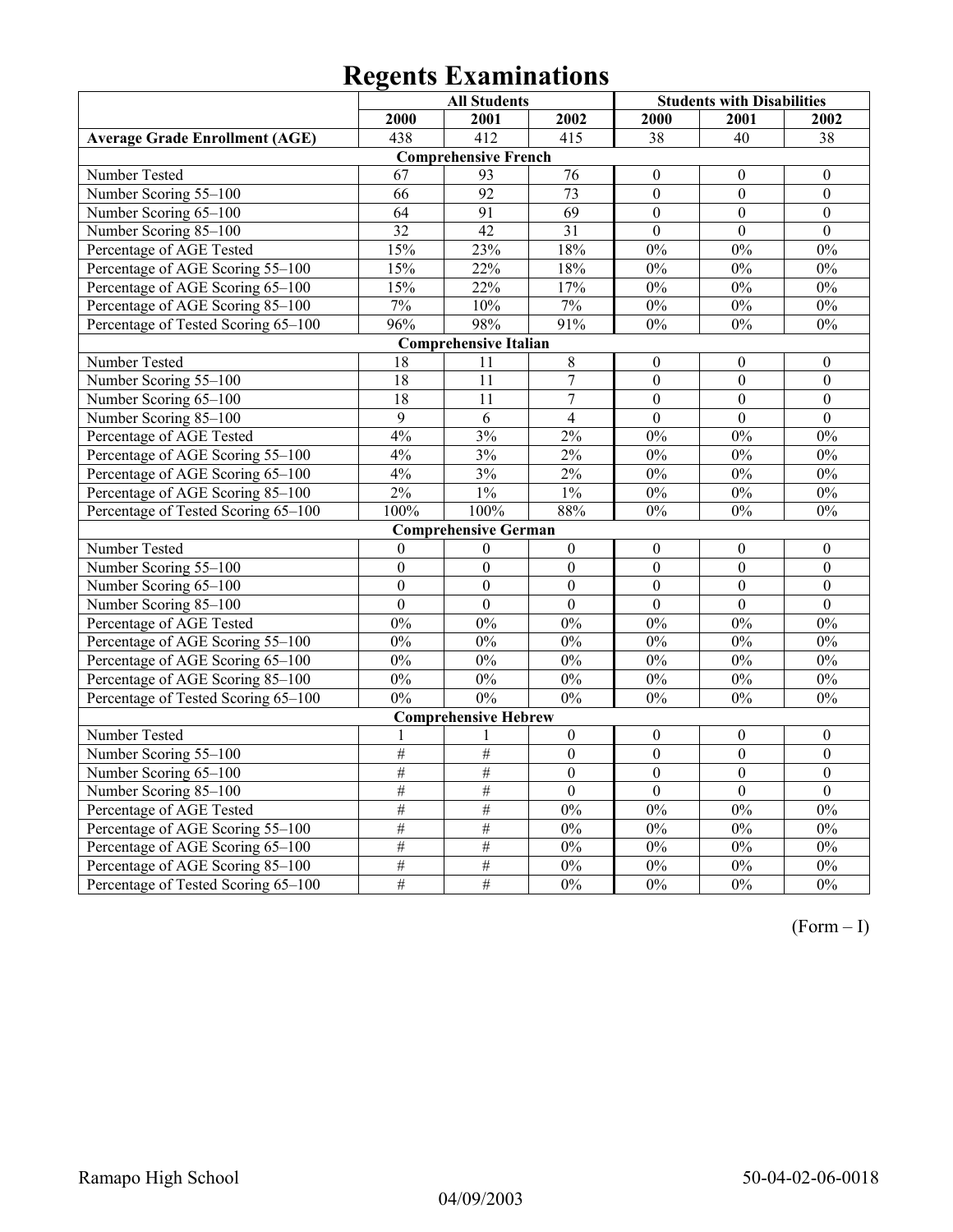|                                       |                  | <b>All Students</b>        |              | <b>Students with Disabilities</b> |          |          |  |  |
|---------------------------------------|------------------|----------------------------|--------------|-----------------------------------|----------|----------|--|--|
|                                       | 2000             | 2001                       | 2002         | 2000                              | 2001     | 2002     |  |  |
| <b>Average Grade Enrollment (AGE)</b> | 438              | 412                        | 415          | 38                                | 40       | 38       |  |  |
| <b>Comprehensive Spanish</b>          |                  |                            |              |                                   |          |          |  |  |
| Number Tested                         | 196              | 186                        | 197          | 5                                 | 4        |          |  |  |
| Number Scoring 55-100                 | 186              | 176                        | 181          | 4                                 | $\#$     | #        |  |  |
| Number Scoring 65-100                 | 171              | 174                        | 171          | 3                                 | #        | #        |  |  |
| Number Scoring 85-100                 | 65               | 85                         | 80           | $\theta$                          | #        | #        |  |  |
| Percentage of AGE Tested              | 45%              | 45%                        | 47%          | 13%                               | #        | $\#$     |  |  |
| Percentage of AGE Scoring 55-100      | 42%              | 43%                        | 44%          | 11%                               | $\#$     | $\#$     |  |  |
| Percentage of AGE Scoring 65-100      | 39%              | 42%                        | 41%          | $8\%$                             | #        | #        |  |  |
| Percentage of AGE Scoring 85-100      | 15%              | 21%                        | 19%          | $0\%$                             | #        | #        |  |  |
| Percentage of Tested Scoring 65-100   | 87%              | 94%                        | 87%          | 60%                               | #        | #        |  |  |
|                                       |                  | <b>Comprehensive Latin</b> |              |                                   |          |          |  |  |
| Number Tested                         | $\overline{0}$   | $\theta$                   | $\mathbf{0}$ | $\theta$                          | $\theta$ | $\theta$ |  |  |
| Number Scoring 55-100                 | $\theta$         | $\theta$                   | $\theta$     | $\theta$                          | $\theta$ | $\theta$ |  |  |
| Number Scoring 65-100                 | $\boldsymbol{0}$ | $\mathbf{0}$               | $\theta$     | $\theta$                          | $\theta$ | $\theta$ |  |  |
| Number Scoring 85-100                 | $\theta$         | $\theta$                   | $\theta$     | $\theta$                          | $\theta$ | $\Omega$ |  |  |
| Percentage of AGE Tested              | $0\%$            | $0\%$                      | $0\%$        | $0\%$                             | $0\%$    | $0\%$    |  |  |
| Percentage of AGE Scoring 55-100      | $0\%$            | $0\%$                      | $0\%$        | $0\%$                             | $0\%$    | $0\%$    |  |  |
| Percentage of AGE Scoring 65-100      | $0\%$            | $0\%$                      | $0\%$        | 0%                                | $0\%$    | $0\%$    |  |  |
| Percentage of AGE Scoring 85-100      | $0\%$            | $0\%$                      | $0\%$        | 0%                                | $0\%$    | $0\%$    |  |  |
| Percentage of Tested Scoring 65-100   | $0\%$            | $0\%$                      | $0\%$        | $0\%$                             | $0\%$    | $0\%$    |  |  |

 $(Form - J)$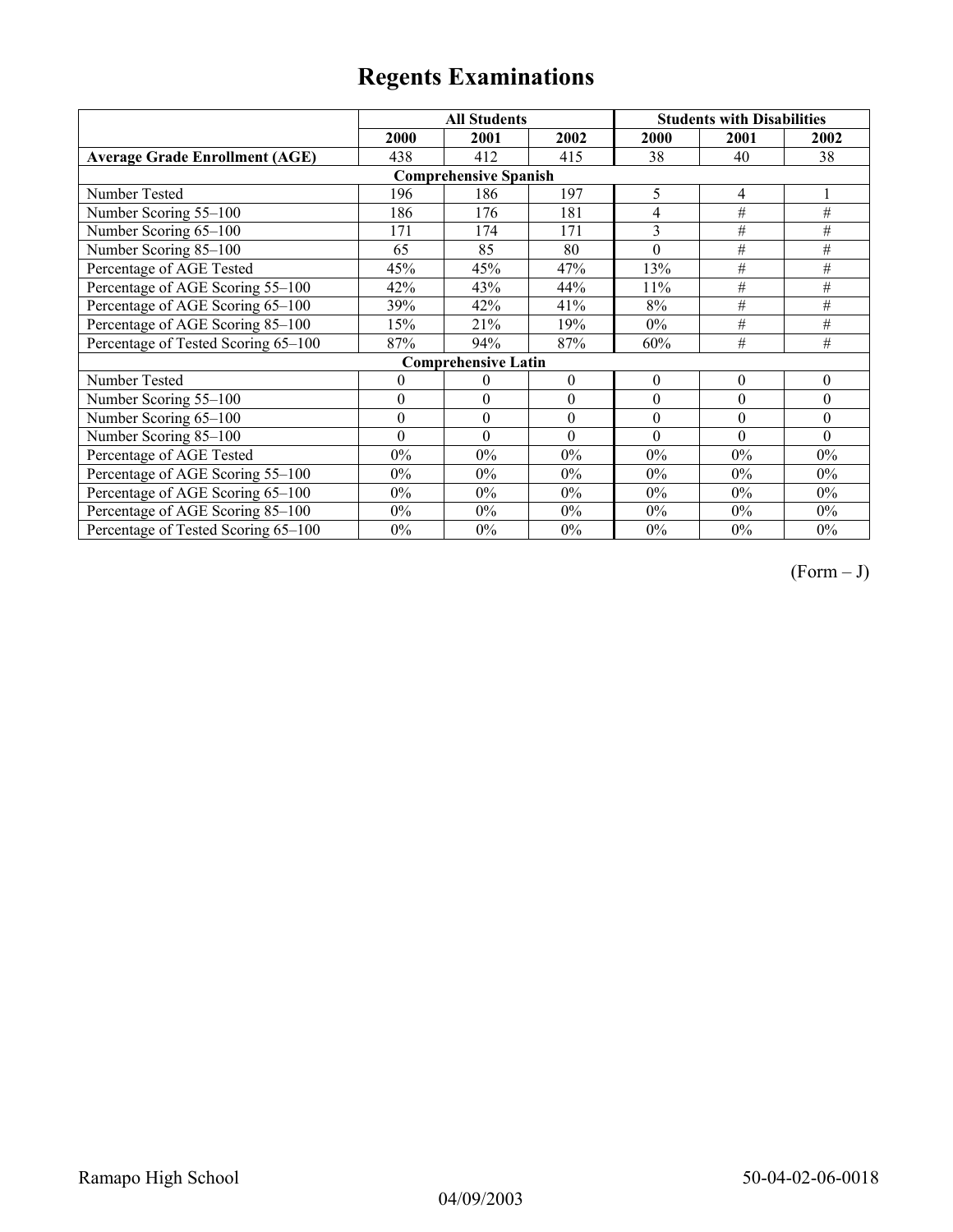|                                           | <b>All Students</b> |                                              |                  | <b>Students with Disabilities</b> |                         |                  |  |  |
|-------------------------------------------|---------------------|----------------------------------------------|------------------|-----------------------------------|-------------------------|------------------|--|--|
|                                           | 2000                | 2001                                         | 2002             | 2000                              | 2001                    | 2002             |  |  |
| <b>Average Grade Enrollment (AGE)</b>     | 438                 | 412                                          | 415              | 38                                | 40                      | 38               |  |  |
|                                           |                     | <b>Sequential Mathematics, Course II</b>     |                  |                                   |                         |                  |  |  |
| Number Tested                             | 299                 | 333                                          | 148              | 11                                | 5                       | 1                |  |  |
| Number Scoring 55-100                     | 196                 | 258                                          | 88               | $\overline{\mathbf{3}}$           | $\overline{\mathbf{4}}$ | $\overline{\#}$  |  |  |
| Number Scoring 65-100                     | 160                 | 205                                          | 57               | $\overline{2}$                    | 1                       | $\overline{\#}$  |  |  |
| Number Scoring 85-100                     | 62                  | 67                                           | 10               | $\overline{0}$                    | $\overline{0}$          | $\#$             |  |  |
| Percentage of AGE Tested                  | 68%                 | 81%                                          | 36%              | 29%                               | 12%                     | $\#$             |  |  |
| Percentage of AGE Scoring 55-100          | 45%                 | 63%                                          | 21%              | 8%                                | 10%                     | $\#$             |  |  |
| Percentage of AGE Scoring 65-100          | 37%                 | 50%                                          | 14%              | 5%                                | 3%                      | $\#$             |  |  |
| Percentage of AGE Scoring 85-100          | 14%                 | 16%                                          | 2%               | 0%                                | 0%                      | $\overline{\#}$  |  |  |
| Percentage of Tested Scoring 65-100       | 54%                 | 62%                                          | 39%              | 18%                               | 20%                     | $\overline{\#}$  |  |  |
| <b>Sequential Mathematics, Course III</b> |                     |                                              |                  |                                   |                         |                  |  |  |
| Number Tested                             | 218                 | 208                                          | 255              | $\boldsymbol{7}$                  | $\overline{4}$          | 3                |  |  |
| Number Scoring 55-100                     | 158                 | 159                                          | 202              | $\overline{\mathbf{3}}$           | #                       | $\overline{\#}$  |  |  |
| Number Scoring 65-100                     | 131                 | 127                                          | 178              | 3                                 | $\overline{\#}$         | $\#$             |  |  |
| Number Scoring 85-100                     | $\overline{53}$     | 43                                           | 61               | $\mathbf{0}$                      | $\overline{\#}$         | #                |  |  |
| Percentage of AGE Tested                  | 50%                 | 50%                                          | 61%              | 18%                               | $\overline{\#}$         | #                |  |  |
| Percentage of AGE Scoring 55-100          | 36%                 | 39%                                          | 49%              | 8%                                | $\overline{\#}$         | #                |  |  |
| Percentage of AGE Scoring 65-100          | 30%                 | 31%                                          | 43%              | $8\%$                             | $\overline{\#}$         | #                |  |  |
| Percentage of AGE Scoring 85-100          | 12%                 | 10%                                          | 15%              | $0\%$                             | $\overline{\#}$         | $\overline{\#}$  |  |  |
| Percentage of Tested Scoring 65-100       | 60%                 | 61%                                          | 70%              | 43%                               | $\overline{H}$          | $\overline{\#}$  |  |  |
|                                           |                     | Mathematics B (first administered June 2001) |                  |                                   |                         |                  |  |  |
| Number Tested                             |                     | $\boldsymbol{0}$                             | $\boldsymbol{0}$ |                                   | $\boldsymbol{0}$        | $\boldsymbol{0}$ |  |  |
| Number Scoring 55-100                     |                     | $\boldsymbol{0}$                             | $\boldsymbol{0}$ |                                   | $\mathbf{0}$            | $\boldsymbol{0}$ |  |  |
| Number Scoring 65-100                     |                     | $\boldsymbol{0}$                             | $\boldsymbol{0}$ |                                   | $\boldsymbol{0}$        | $\boldsymbol{0}$ |  |  |
| Number Scoring 85-100                     |                     | $\mathbf{0}$                                 | $\mathbf{0}$     |                                   | $\theta$                | $\mathbf{0}$     |  |  |
| Percentage of AGE Tested                  |                     | 0%                                           | $0\%$            |                                   | 0%                      | 0%               |  |  |
| Percentage of AGE Scoring 55-100          |                     | 0%                                           | $0\%$            |                                   | 0%                      | $0\%$            |  |  |
| Percentage of AGE Scoring 65-100          |                     | 0%                                           | $0\%$            |                                   | 0%                      | $0\%$            |  |  |
| Percentage of AGE Scoring 85-100          |                     | $0\%$                                        | $0\%$            |                                   | $0\%$                   | $0\%$            |  |  |
| Percentage of Tested Scoring 65-100       |                     | $0\%$                                        | $0\%$            |                                   | $0\%$                   | $0\%$            |  |  |

 $(Form - K)$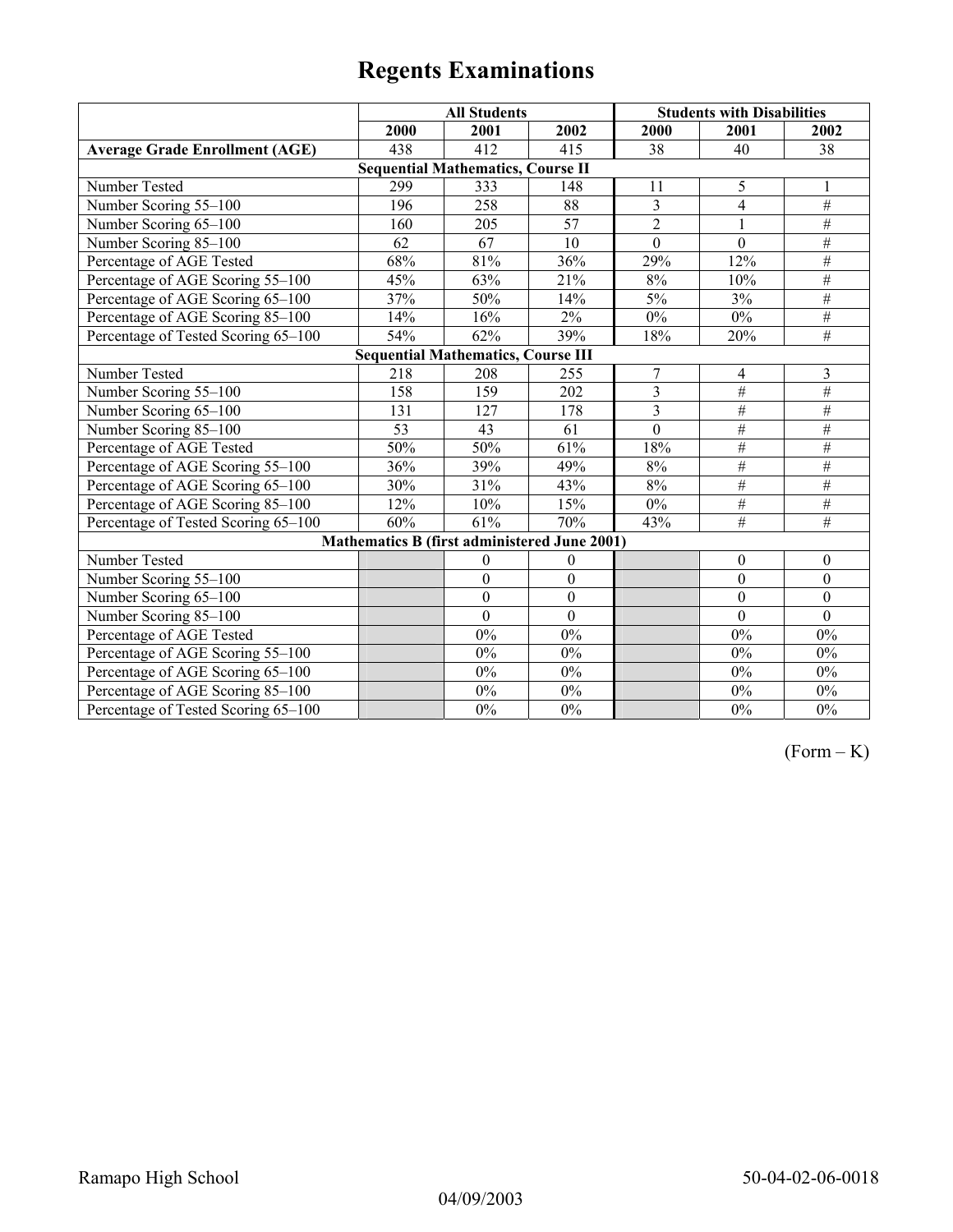|                                                 | <b>All Students</b> |                                                       |                | <b>Students with Disabilities</b> |                 |                |  |  |
|-------------------------------------------------|---------------------|-------------------------------------------------------|----------------|-----------------------------------|-----------------|----------------|--|--|
|                                                 | 2000                | 2001                                                  | 2002           | 2000                              | 2001            | 2002           |  |  |
| <b>Average Grade Enrollment (AGE)</b>           | 438                 | 412                                                   | 415            | 38                                | 40              | 38             |  |  |
|                                                 |                     | <b>Earth Science (last administered January 2001)</b> |                |                                   |                 |                |  |  |
| Number Tested                                   | $\Omega$            | 36                                                    |                | $\mathbf{0}$                      | 3               |                |  |  |
| Number Scoring 55-100                           | $\mathbf{0}$        | 13                                                    |                | $\mathbf{0}$                      | $\overline{\#}$ |                |  |  |
| Number Scoring 65-100                           | $\mathbf{0}$        | $\overline{7}$                                        |                | $\mathbf{0}$                      | $\overline{\#}$ |                |  |  |
| Number Scoring 85-100                           | $\mathbf{0}$        | $\mathbf{0}$                                          |                | $\theta$                          | $\overline{\#}$ |                |  |  |
| Percentage of AGE Tested                        | 0%                  | 9%                                                    |                | 0%                                | #               |                |  |  |
| Percentage of AGE Scoring 55-100                | 0%                  | 3%                                                    |                | 0%                                | #               |                |  |  |
| Percentage of AGE Scoring 65-100                | 0%                  | 2%                                                    |                | 0%                                | #               |                |  |  |
| Percentage of AGE Scoring 85-100                | $0\%$               | $0\%$                                                 |                | $0\%$                             | #               |                |  |  |
| Percentage of Tested Scoring 65-100             | 0%                  | 19%                                                   |                | $0\%$                             | #               |                |  |  |
| <b>Biology (last administered January 2001)</b> |                     |                                                       |                |                                   |                 |                |  |  |
| Number Tested                                   | 261                 | 29                                                    |                | 16                                | 3               |                |  |  |
| Number Scoring 55-100                           | 206                 | 15                                                    |                | $\,$ 8 $\,$                       | $\overline{\#}$ |                |  |  |
| Number Scoring 65-100                           | 167                 | 8                                                     |                | 5                                 | $\#$            |                |  |  |
| Number Scoring 85-100                           | 58                  | $\overline{2}$                                        |                |                                   | $\overline{\#}$ |                |  |  |
| Percentage of AGE Tested                        | 60%                 | 7%                                                    |                | 42%                               | $\overline{\#}$ |                |  |  |
| Percentage of AGE Scoring 55-100                | 47%                 | 4%                                                    |                | 21%                               | $\overline{\#}$ |                |  |  |
| Percentage of AGE Scoring 65-100                | 38%                 | 2%                                                    |                | 13%                               | $\overline{\#}$ |                |  |  |
| Percentage of AGE Scoring 85-100                | 13%                 | $0\%$                                                 |                | 3%                                | $\#$            |                |  |  |
| Percentage of Tested Scoring 65-100             | 64%                 | 28%                                                   |                | 31%                               | #               |                |  |  |
|                                                 |                     | <b>Chemistry (last administered January 2002)</b>     |                |                                   |                 |                |  |  |
| Number Tested                                   | 185                 | 186                                                   | 14             | 4                                 | 3               | $\theta$       |  |  |
| Number Scoring 55-100                           | 167                 | 168                                                   | 8              | $\overline{\#}$                   | #               | $\theta$       |  |  |
| Number Scoring 65-100                           | 132                 | 134                                                   | $\overline{2}$ | $\#$                              | $\overline{\#}$ | $\overline{0}$ |  |  |
| Number Scoring 85-100                           | 55                  | 53                                                    | $\mathbf{0}$   | $\overline{\#}$                   | $\#$            | $\theta$       |  |  |
| Percentage of AGE Tested                        | 42%                 | 45%                                                   | 3%             | $\#$                              | $\overline{\#}$ | 0%             |  |  |
| Percentage of AGE Scoring 55-100                | 38%                 | 41%                                                   | 2%             | $\#$                              | $\#$            | $0\%$          |  |  |
| Percentage of AGE Scoring 65-100                | 30%                 | 33%                                                   | $0\%$          | $\overline{\#}$                   | $\overline{\#}$ | 0%             |  |  |
| Percentage of AGE Scoring 85-100                | 13%                 | 13%                                                   | $0\%$          | $\#$                              | $\overline{\#}$ | $0\%$          |  |  |
| Percentage of Tested Scoring 65-100             | 71%                 | 72%                                                   | 14%            | $\#$                              | $\overline{\#}$ | 0%             |  |  |

 $(Form - L)$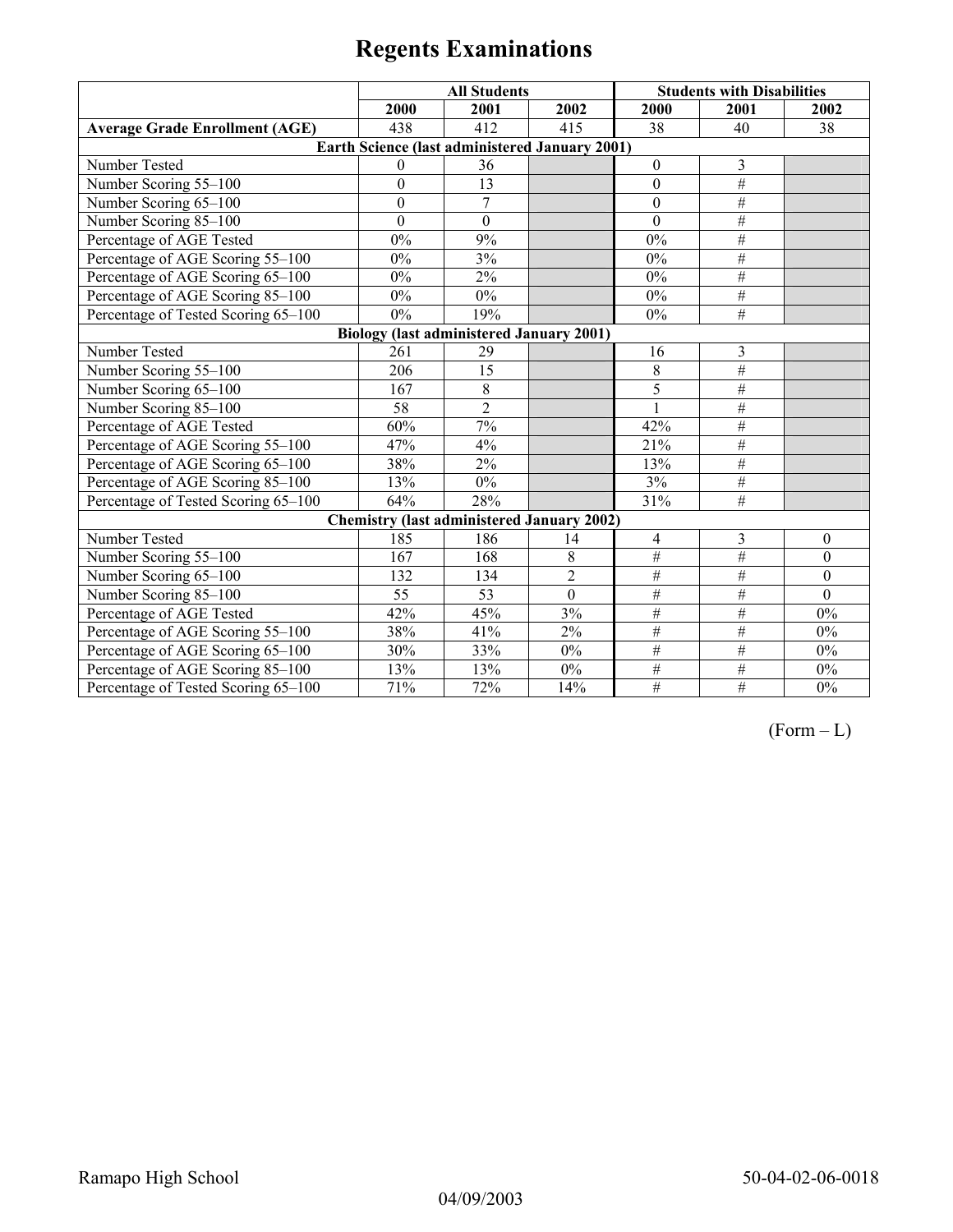|                                                           | <b>All Students</b> |                                                         |                  |                 | <b>Students with Disabilities</b> |                  |  |  |  |
|-----------------------------------------------------------|---------------------|---------------------------------------------------------|------------------|-----------------|-----------------------------------|------------------|--|--|--|
|                                                           | 2000                | 2001                                                    | 2002             | 2000            | 2001                              | 2002             |  |  |  |
| <b>Average Grade Enrollment (AGE)</b>                     | 438                 | 412                                                     | 415              | 38              | 40                                | 38               |  |  |  |
| Physics (last administered January 2002)                  |                     |                                                         |                  |                 |                                   |                  |  |  |  |
| Number Tested                                             | 116                 | 88                                                      | $\Omega$         | $\mathbf{1}$    | $\overline{2}$                    | $\mathbf{0}$     |  |  |  |
| Number Scoring 55-100                                     | 97                  | 84                                                      | $\boldsymbol{0}$ | $\#$            | $\#$                              | $\boldsymbol{0}$ |  |  |  |
| Number Scoring 65-100                                     | 79                  | 70                                                      | $\boldsymbol{0}$ | $\#$            | $\#$                              | $\theta$         |  |  |  |
| Number Scoring 85-100                                     | 13                  | 14                                                      | $\theta$         | $\#$            | $\#$                              | $\theta$         |  |  |  |
| Percentage of AGE Tested                                  | 26%                 | 21%                                                     | 0%               | $\#$            | $\#$                              | $0\%$            |  |  |  |
| Percentage of AGE Scoring 55-100                          | 22%                 | 20%                                                     | 0%               | $\#$            | $\#$                              | $0\%$            |  |  |  |
| Percentage of AGE Scoring 65-100                          | 18%                 | 17%                                                     | $0\%$            | $\overline{\#}$ | #                                 | $0\%$            |  |  |  |
| Percentage of AGE Scoring 85-100                          | 3%                  | 3%                                                      | $0\%$            | #               | #                                 | $0\%$            |  |  |  |
| Percentage of Tested Scoring 65-100                       | 68%                 | 80%                                                     | $0\%$            | #               | #                                 | $0\%$            |  |  |  |
| Physical Setting/Chemistry (first administered June 2002) |                     |                                                         |                  |                 |                                   |                  |  |  |  |
| Number Tested                                             |                     |                                                         | 237              |                 |                                   | 3                |  |  |  |
| Number Scoring 55-100                                     |                     |                                                         | 194              |                 |                                   | #                |  |  |  |
| Number Scoring 65-100                                     |                     |                                                         | 133              |                 |                                   | $\#$             |  |  |  |
| Number Scoring 85-100                                     |                     |                                                         | 10               |                 |                                   | $\overline{\#}$  |  |  |  |
| Percentage of AGE Tested                                  |                     |                                                         | 57%              |                 |                                   | #                |  |  |  |
| Percentage of AGE Scoring 55-100                          |                     |                                                         | 47%              |                 |                                   | $\overline{\#}$  |  |  |  |
| Percentage of AGE Scoring 65-100                          |                     |                                                         | 32%              |                 |                                   | $\overline{\#}$  |  |  |  |
| Percentage of AGE Scoring 85-100                          |                     |                                                         | 2%               |                 |                                   | $\overline{\#}$  |  |  |  |
| Percentage of Tested Scoring 65-100                       |                     |                                                         | 56%              |                 |                                   | $\#$             |  |  |  |
|                                                           |                     | Physical Setting/Physics (first administered June 2002) |                  |                 |                                   |                  |  |  |  |
| Number Tested                                             |                     |                                                         | 82               |                 |                                   | $\theta$         |  |  |  |
| Number Scoring 55-100                                     |                     |                                                         | 50               |                 |                                   | $\mathbf{0}$     |  |  |  |
| Number Scoring 65-100                                     |                     |                                                         | 33               |                 |                                   | $\theta$         |  |  |  |
| Number Scoring 85-100                                     |                     |                                                         | 5                |                 |                                   | $\Omega$         |  |  |  |
| Percentage of AGE Tested                                  |                     |                                                         | 20%              |                 |                                   | $0\%$            |  |  |  |
| Percentage of AGE Scoring 55-100                          |                     |                                                         | 12%              |                 |                                   | 0%               |  |  |  |
| Percentage of AGE Scoring 65-100                          |                     |                                                         | 8%               |                 |                                   | $0\%$            |  |  |  |
| Percentage of AGE Scoring 85-100                          |                     |                                                         | $1\%$            |                 |                                   | $0\%$            |  |  |  |
| Percentage of Tested Scoring 65-100                       |                     |                                                         | 40%              |                 |                                   | $0\%$            |  |  |  |

(Form – M)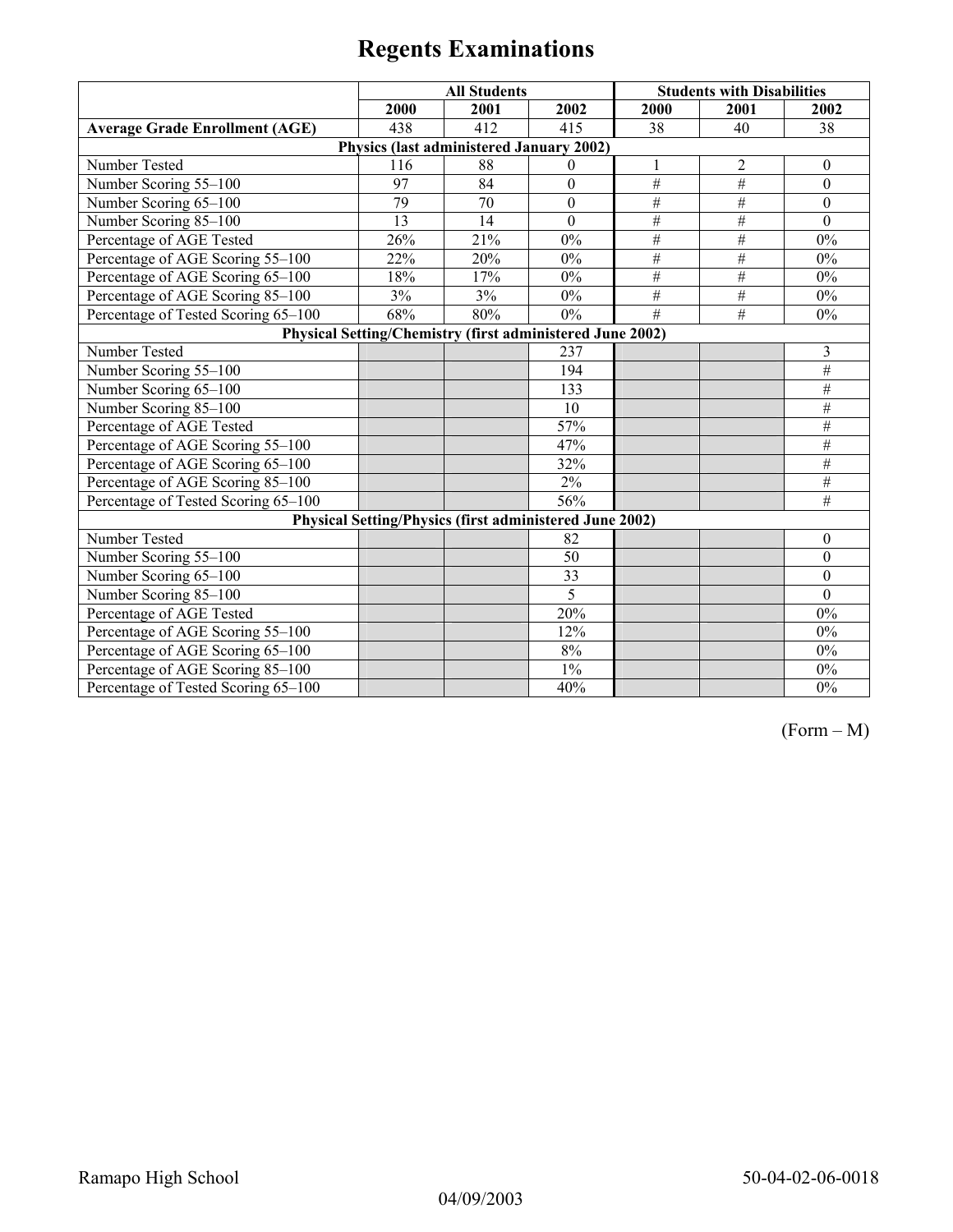## **Introduction to Occupations Examination**

|                                   | 1999–2000         |           | 2000-2001         |           | $2001 - 2002$     |           |
|-----------------------------------|-------------------|-----------|-------------------|-----------|-------------------|-----------|
|                                   | <b>No. Tested</b> | % Passing | <b>No. Tested</b> | % Passing | <b>No. Tested</b> | % Passing |
| <b>General-Education Students</b> |                   |           |                   |           |                   | $0\%$     |
| <b>Students with Disabilities</b> |                   |           |                   | $0\%$     |                   | 0%        |

On school reports, 1999–2000 and 2000–2001 data are for all students with disabilities enrolled in the school. District reports contain data for all students with disabilities enrolled in the district for the 1999–2000, 2000–2001, and 2001–2002 school years.

## **Elementary-Level Social Studies**

|                 |                                   | <b>Number</b><br><b>Tested</b> | $%$ at<br>Level 1 | $%$ at<br><b>Level 2</b> | $%$ at<br>Level 3 | $%$ at<br><b>Level 4</b> |
|-----------------|-----------------------------------|--------------------------------|-------------------|--------------------------|-------------------|--------------------------|
|                 | <b>General-Education Students</b> |                                | 0%                | $0\%$                    | 0%                | $0\%$                    |
| <b>Nov 2001</b> | <b>Students with Disabilities</b> |                                | $0\%$             | $0\%$                    | $0\%$             | $0\%$                    |
|                 | All Students                      |                                | 0%                | $0\%$                    | $0\%$             | $0\%$                    |

### **Middle-Level Social Studies**

|                  |                                   | <b>Number</b><br><b>Tested</b> | $%$ at<br><b>Level</b> 1 | $%$ at<br>Level 2 | $%$ at<br>Level 3 | $%$ at<br>Level 4 |
|------------------|-----------------------------------|--------------------------------|--------------------------|-------------------|-------------------|-------------------|
|                  | <b>General-Education Students</b> |                                | $0\%$                    | $0\%$             | 0%                | $0\%$             |
| <b>June 2002</b> | <b>Students with Disabilities</b> |                                | $0\%$                    | $0\%$             | $0\%$             | $0\%$             |
|                  | All Students                      |                                | $0\%$                    | $0\%$             | $0\%$             | $0\%$             |

 $(Form - N)$